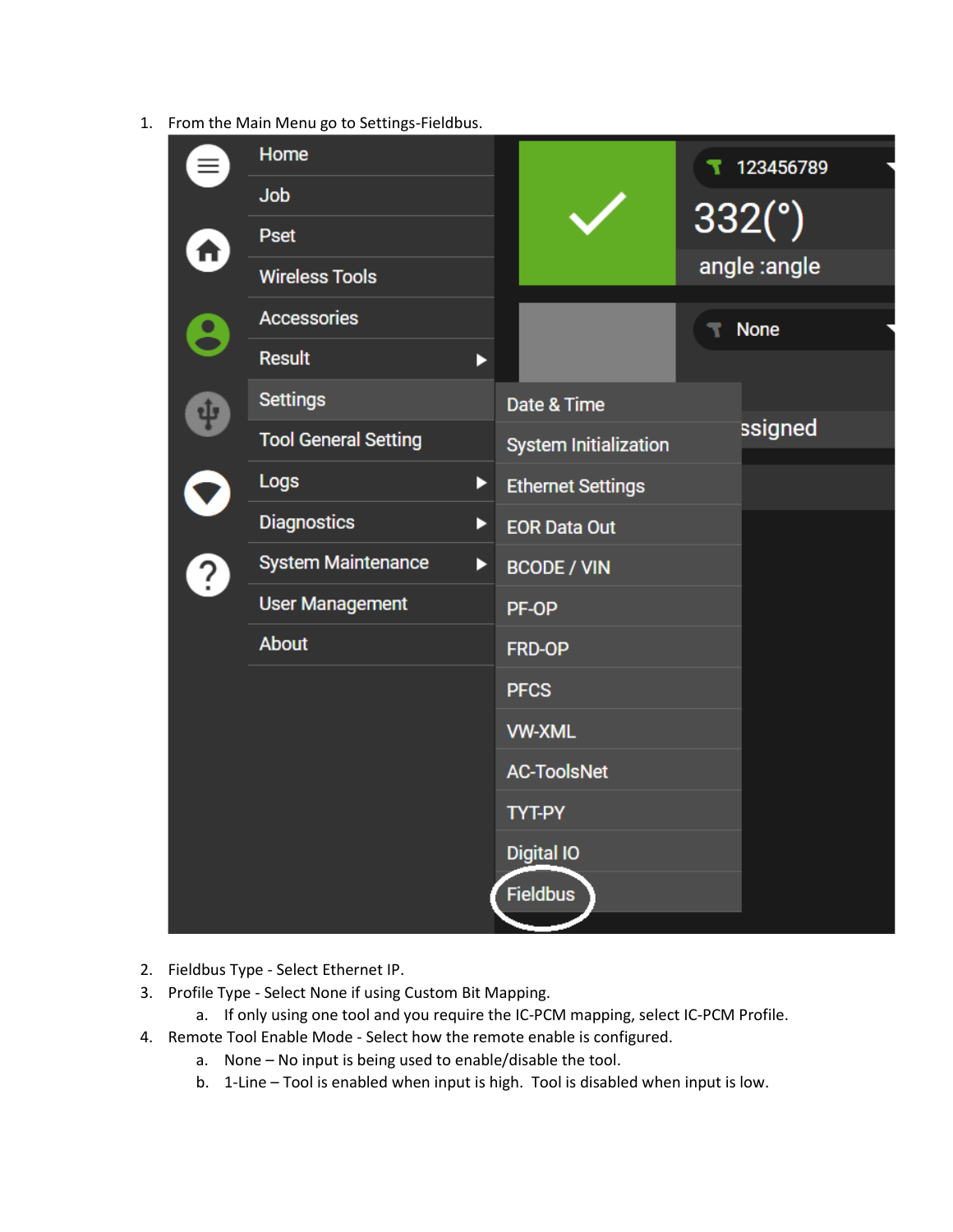- c. 2-Line Pulse the enable input to enable the tool. Pulse the disable input to disable the tool.
- 5. Bus Control System Enable if using inputs to control system behavior.
- 6. Enable Logs Enable to capture logs for all fieldbus events. This is helpful during initial communication setup.
- 7. The total number of Input and Output bytes allowed is 256.
- 8. All paired tools are listed on the screen.

|                    |                | ◉                           |
|--------------------|----------------|-----------------------------|
| <b>Ethernet IP</b> |                | ▼                           |
| <b>None</b>        |                | $\blacktriangledown$        |
| 1 Line             |                | $\blacktriangledown$        |
|                    |                |                             |
|                    |                |                             |
|                    |                |                             |
|                    | $^{\circledR}$ | $\circledcirc$              |
|                    | $^{\circledR}$ | $\circledcirc$<br>$\oslash$ |
|                    |                |                             |

9. Select the desired tool and assign inputs and outputs.

| ← Edit Fieldbus - 123456789 |                                                                                                                                                                                                                                                                                                                                                                                                                                 |              |                           |                                                                                                                                                                                                                                                                                                                                                                                                                                                           |          |  |  |
|-----------------------------|---------------------------------------------------------------------------------------------------------------------------------------------------------------------------------------------------------------------------------------------------------------------------------------------------------------------------------------------------------------------------------------------------------------------------------|--------------|---------------------------|-----------------------------------------------------------------------------------------------------------------------------------------------------------------------------------------------------------------------------------------------------------------------------------------------------------------------------------------------------------------------------------------------------------------------------------------------------------|----------|--|--|
| Input/Output                |                                                                                                                                                                                                                                                                                                                                                                                                                                 | Input/Output |                           |                                                                                                                                                                                                                                                                                                                                                                                                                                                           |          |  |  |
| Byte (s)                    | <b>Input Assignment</b>                                                                                                                                                                                                                                                                                                                                                                                                         | $\oplus$     |                           | <b>Output Assignment</b>                                                                                                                                                                                                                                                                                                                                                                                                                                  | $\oplus$ |  |  |
| $\underline{\mathbf{0}}$    | $\begin{pmatrix} \text{Bif} \\ \text{Bif} \\ \text{Bif} \end{pmatrix} \begin{pmatrix} \text{Bif} \\ \text{Bif} \\ \text{Cif} \end{pmatrix} \begin{pmatrix} \text{Bif} \\ \text{Bif} \\ \text{Cif} \end{pmatrix} \begin{pmatrix} \text{Bif} \\ \text{Bif} \\ \text{Aif} \end{pmatrix} \begin{pmatrix} \text{Bif} \\ \text{Bif} \\ \text{Dif} \end{pmatrix} \begin{pmatrix} \text{Bif} \\ \text{Cif} \\ \text{Dif} \end{pmatrix}$ |              | $\overline{0}$<br>$1 - 4$ | $\begin{pmatrix} \text{Bit} \\ \text{II} \end{pmatrix} \begin{pmatrix} \text{Bit} \\ \text{I} \end{pmatrix} \begin{pmatrix} \text{Bit} \\ \text{2} \end{pmatrix} \begin{pmatrix} \text{Bit} \\ \text{3} \end{pmatrix} \begin{pmatrix} \text{Bit} \\ \text{4} \end{pmatrix} \begin{pmatrix} \text{Bit} \\ \text{5} \end{pmatrix} \begin{pmatrix} \text{Bit} \\ \text{6} \end{pmatrix} \begin{pmatrix} \text{Bit} \\ \text{7} \end{pmatrix}$<br>Peak torque |          |  |  |
|                             |                                                                                                                                                                                                                                                                                                                                                                                                                                 |              | $5 - 8$                   | <b>Final Angle</b>                                                                                                                                                                                                                                                                                                                                                                                                                                        |          |  |  |

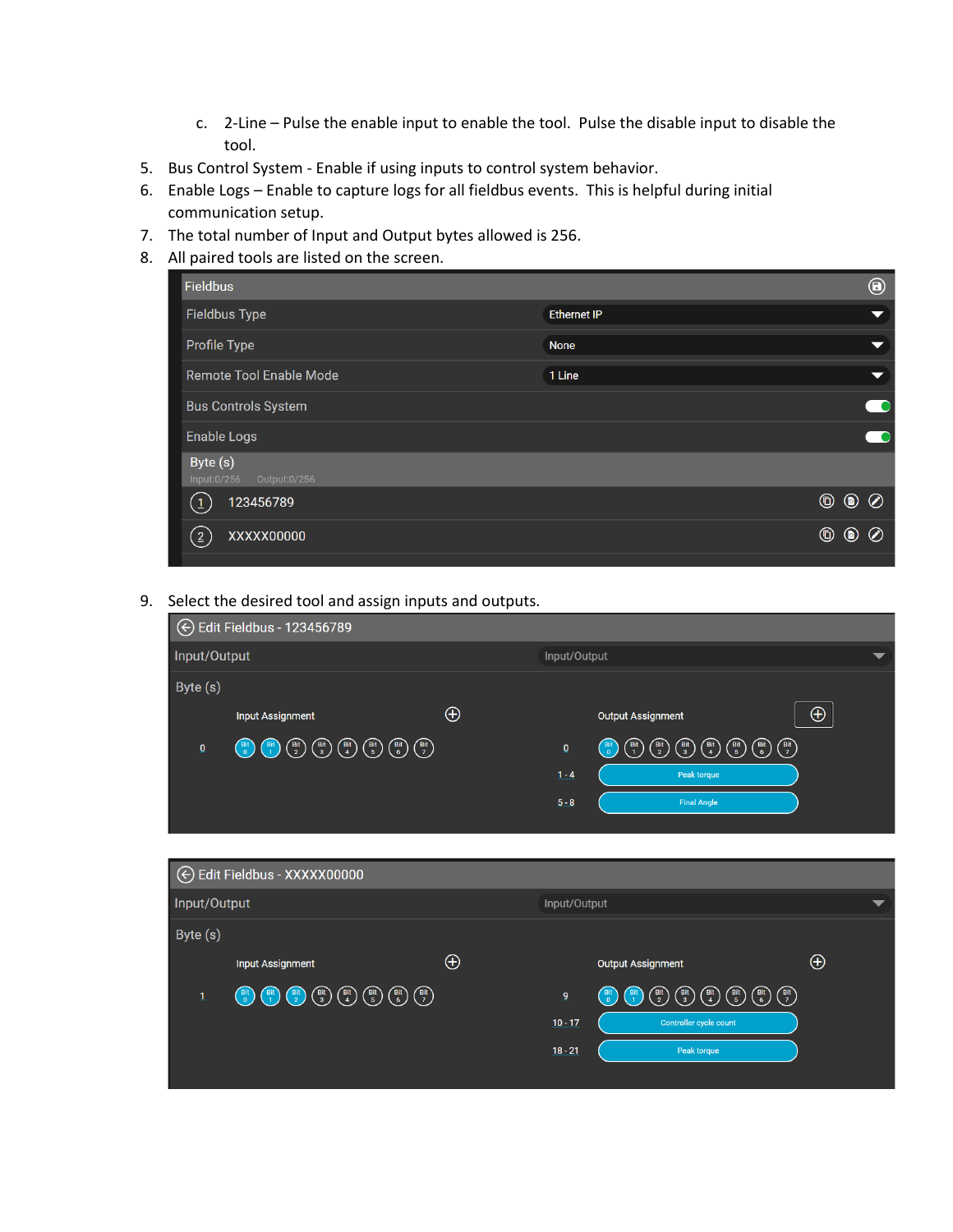10. When complete select the Save icon.

| <b>Fieldbus</b>                                           |                    |                                  | $\bm{\Theta}$        |
|-----------------------------------------------------------|--------------------|----------------------------------|----------------------|
| <b>Fieldbus Type</b>                                      | <b>Ethernet IP</b> |                                  | ▼                    |
| <b>Profile Type</b>                                       | <b>None</b>        |                                  | $\blacktriangledown$ |
| Remote Tool Enable Mode                                   | 1 Line             |                                  | $\blacktriangledown$ |
| <b>Bus Controls System</b>                                |                    |                                  |                      |
| <b>Enable Logs</b>                                        |                    |                                  |                      |
| Byte $(s)$<br>Input: 2/256<br>Output: 22/256              |                    |                                  |                      |
| 123456789<br>$\bigcirc$<br>Input: $0 - 0$ Output: $0 - 8$ |                    | $\circledcirc$                   |                      |
| XXXXX00000<br>$\odot$                                     |                    | $\circledcirc$<br>$^{\circledR}$ | $\odot$              |

11. Use the Copy function to copy settings from one tool to another.

| <b>Fieldbus</b>                | $\bm \Theta$                       |  |
|--------------------------------|------------------------------------|--|
| Fieldbus Type                  | <b>Ethernet IP</b>                 |  |
| Profile Type                   | <b>None</b>                        |  |
| <b>Remote Tool Enable Mode</b> | 1 Line<br>$\overline{\phantom{0}}$ |  |
| <b>Bus Controls System</b>     |                                    |  |
| Enable Logs                    |                                    |  |
| Byte (s)                       |                                    |  |
| 123456789<br>$\circled{1}$     | $\bigcirc$<br>$\circledcirc$       |  |
| XXXXX00000<br>(2)              | (6)<br>6                           |  |

| Fieldbus                                                                    | Copy settings from   |        |                       | $\boldsymbol{\Theta}$ |
|-----------------------------------------------------------------------------|----------------------|--------|-----------------------|-----------------------|
| Fieldbus Type                                                               | $\circ$<br>123456789 | met IP |                       |                       |
| Profile Type                                                                |                      | e      |                       | ▼                     |
| Remote Tool Enable                                                          |                      | ١e     |                       | $\blacktriangledown$  |
| <b>Bus Controls Syster</b>                                                  |                      |        |                       |                       |
| Enable Logs                                                                 |                      |        |                       |                       |
| Byte (s)<br>Input:1/256<br>Output: 9/256                                    | Ok<br>Cancel         |        |                       |                       |
| 123456789<br>$\left( \frac{1}{2} \right)$<br>Input: $0 - 0$ Output: $0 - 8$ |                      |        | $\odot$<br>$\bigcirc$ | $\odot$               |
| XXXXX00000<br>$\left(2\right)$                                              |                      |        | $^\circledR$<br>(b)   | $\bigcirc$            |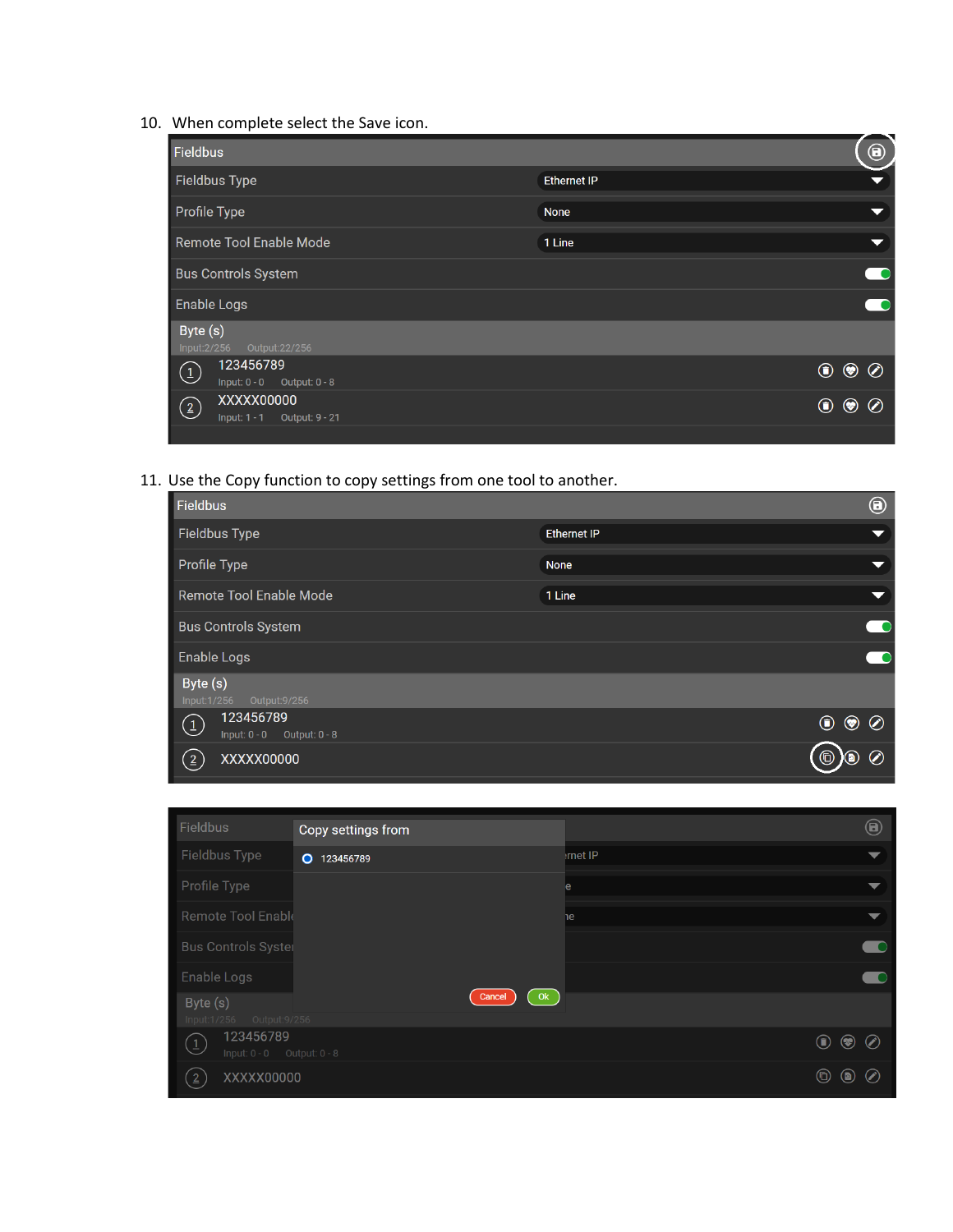12. Once the Inputs and Outputs are assigned and saved, from the Main Menu, go to Settings-Ethernet Settings to assign the Network Settings for Ethernet IP communication.

|           | Home                           |                              | 123456789    |
|-----------|--------------------------------|------------------------------|--------------|
|           | Job                            |                              |              |
|           | <b>Pset</b>                    |                              | 82(°)        |
| П         | <b>Wireless Tools</b>          |                              | angle :angle |
|           | <b>Accessories</b>             |                              | <b>None</b>  |
|           | <b>Result</b><br>ь             |                              |              |
| 中         | <b>Settings</b>                | Date & Time                  |              |
|           | <b>Tool General Setting</b>    | <b>System Initialization</b> | ssigned      |
|           | <b>Logs</b>                    | <b>Ethernet Settings</b>     |              |
|           | <b>Diagnostics</b><br>▶        | <b>EOR Data Out</b>          |              |
| $\dot{?}$ | <b>System Maintenance</b><br>▶ | <b>BCODE / VIN</b>           |              |
|           | <b>User Management</b>         | PF-OP                        |              |
|           | About                          | FRD-OP                       |              |
|           |                                | <b>PFCS</b>                  |              |
|           |                                | <b>VW-XML</b>                |              |
|           |                                | <b>AC-ToolsNet</b>           |              |
|           |                                | <b>TYT-PY</b>                |              |
|           |                                | <b>Digital IO</b>            |              |
|           |                                | <b>Fieldbus</b>              |              |
|           |                                |                              |              |

13. Port 2 is a 10/100 Kbps port and is dedicated to Fieldbus. This port should be on a different subnet than port 1.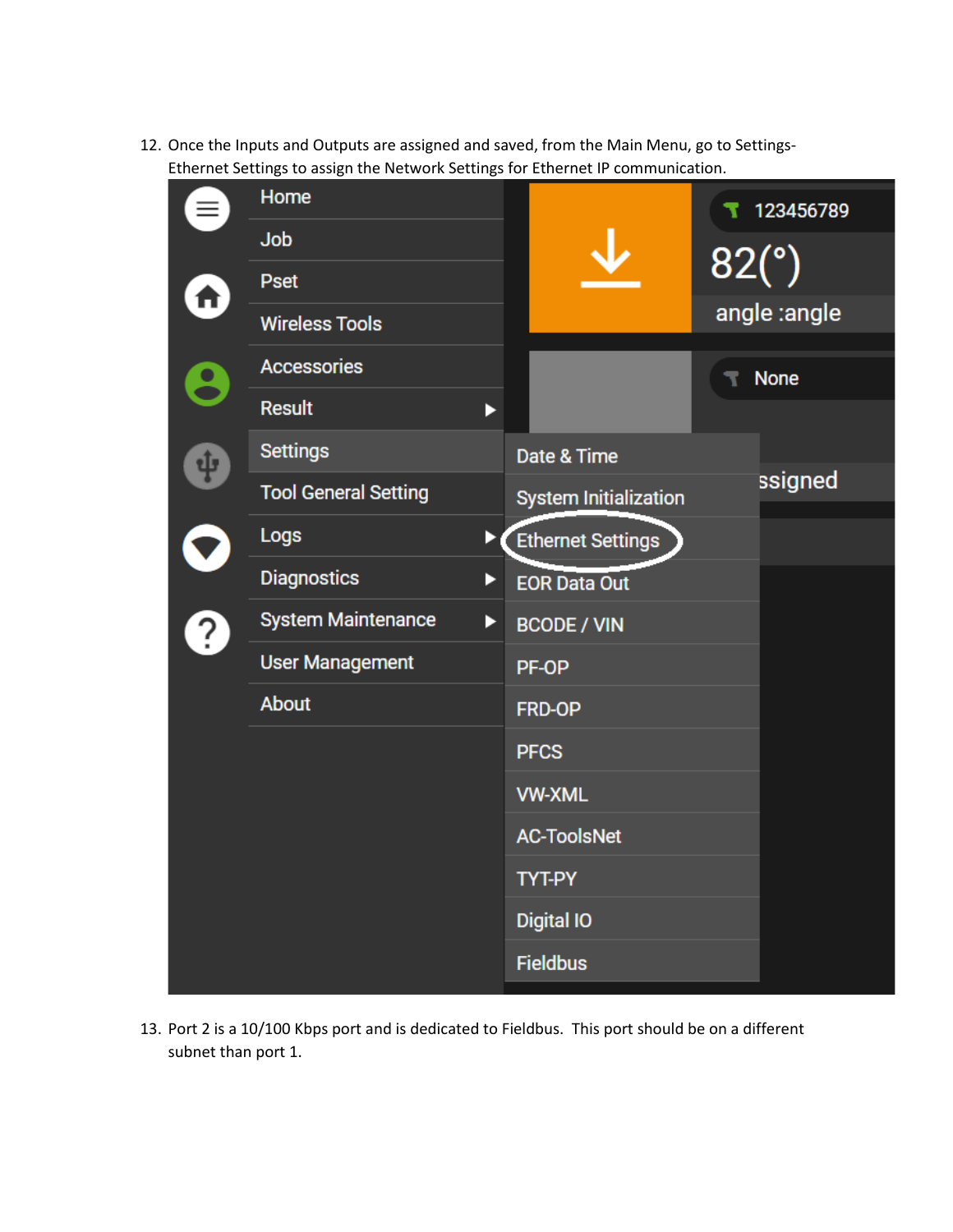14. Once complete, use the save icon to save the settings.

| <b>Ethernet Settings</b> |                   | $\bigcirc$           |
|--------------------------|-------------------|----------------------|
| Port 1 Settings          |                   | $\odot$              |
| Port 2 Settings          |                   | $\odot$              |
| <b>Link Status</b>       |                   |                      |
| <b>MAC Address</b>       | 00:d0:69:51:40:c3 |                      |
| Speed                    | 10 Mbps           |                      |
| Network Type             | <b>Static</b>     | $\blacktriangledown$ |
| <b>IP Address</b>        | 176.168.5.6       | ×                    |
| <b>Subnet Mask</b>       | 255.255.255.0     | ×                    |
| Gateway                  | 176.168.5.1       | ∕                    |
| <b>Primary DNS</b>       | 000.000.000.000   | ∕                    |
| <b>Secondary DNS</b>     | Secondary DNS     | ∕                    |

15. The onboard Help Menu has a complete list of definitions for all Ethernet and Fieldbus settings.

| $\equiv$         | Home                                        |   |                                                                                       | 3 192.168.5.5/Help/English/fieldbusHelp.html - Google Chrome<br>$\Box$                                                                                                                                                                                                                                                                 |
|------------------|---------------------------------------------|---|---------------------------------------------------------------------------------------|----------------------------------------------------------------------------------------------------------------------------------------------------------------------------------------------------------------------------------------------------------------------------------------------------------------------------------------|
|                  | <b>Job</b>                                  |   | <b>Fieldbus</b>                                                                       | A Not secure   192.168.5.5/Help/English/fieldbusHelp.html                                                                                                                                                                                                                                                                              |
| $\blacktriangle$ | Pset                                        |   | <b>Fieldbus Type</b>                                                                  | <b>Fieldbus</b>                                                                                                                                                                                                                                                                                                                        |
|                  | <b>Wireless Tools</b><br><b>Accessories</b> |   | Profile Type                                                                          | Fieldbus covers protocols that use specific hardware implemented with an optional add-on card or utilize the Ethernet Port 2 physical interface. Only one<br>fieldbus may be active at one time.                                                                                                                                       |
| 8                | Result                                      | ь | Remote Tool Enable More                                                               | <b>Fieldbus Type:</b>                                                                                                                                                                                                                                                                                                                  |
| $\frac{1}{2}$    | <b>Settings</b>                             | в |                                                                                       | Select desired fieldbus from the drop down list. (None-Default, EtherNet IP, Profinet, Profibus, or DeviceNet.).                                                                                                                                                                                                                       |
|                  | <b>Tool General Setting</b>                 |   | <b>Bus Controls System</b>                                                            | <b>Profile Type:</b>                                                                                                                                                                                                                                                                                                                   |
|                  | Logs                                        | ь | Enable Logs                                                                           | A profile provides a pre-selected arrangement of behavior assignments to inputs and outputs. The arrangement is fixed and may not be edited.                                                                                                                                                                                           |
|                  | <b>Diagnostics</b>                          |   |                                                                                       | None: No profile, each assignment will be individually selected.                                                                                                                                                                                                                                                                       |
|                  | <b>System Maintenance</b>                   |   | Byte (s)<br>Output:22/256<br>Input: 2/256                                             | IC-PCM: Match legacy IC-PCM assignments. Useful to match legacy installations. If more than one tool is paired and if user selects IC-PCM profile, user<br>will be given option to select tool from avaiable list of paired tools. Once user select the tool, it will program legacy settings to selected tool and it will             |
|                  | <b>User Management</b>                      |   | 123456789                                                                             | unassign all settings from all paired tools. User will not have option to program other paired tools.                                                                                                                                                                                                                                  |
|                  | About                                       |   | $\left( \begin{smallmatrix} 1 \end{smallmatrix} \right)$<br>Input: $0 - 0$<br>Output: | Custom Profile-1: Match profile expected by Custom Profile-1 compliant installations. If more than one tool is paired and if user selects Custom Profile-1<br>profile, user will be given option to select tool from avaiable list of paired tools. Once user select the tool, it will program legacy settings to selected tool and it |
|                  |                                             |   | XXXXX00000                                                                            | will unassign all settings from all paired tools. User will not have option to program other paired tools.                                                                                                                                                                                                                             |
|                  |                                             |   | $\left( \underline{2}\right)$<br>Input: 1<br>Output:                                  | <b>Remote Tool Enable mode:</b>                                                                                                                                                                                                                                                                                                        |
|                  |                                             |   |                                                                                       | Select from the drop down list how remote tool enable input is configured.                                                                                                                                                                                                                                                             |
|                  |                                             |   |                                                                                       | None: Default, no input is used to enable/disable the tool.                                                                                                                                                                                                                                                                            |
|                  |                                             |   |                                                                                       | 1-line: Enable high, disable low. (logic may be inverted when configuring the specific input).                                                                                                                                                                                                                                         |
|                  |                                             |   |                                                                                       | 2-line: Dedicated inputs for Enable and Disable. Disable takes precedence.                                                                                                                                                                                                                                                             |

16. You can use the Diagnostic Mode to confirm Fieldbus functionality.